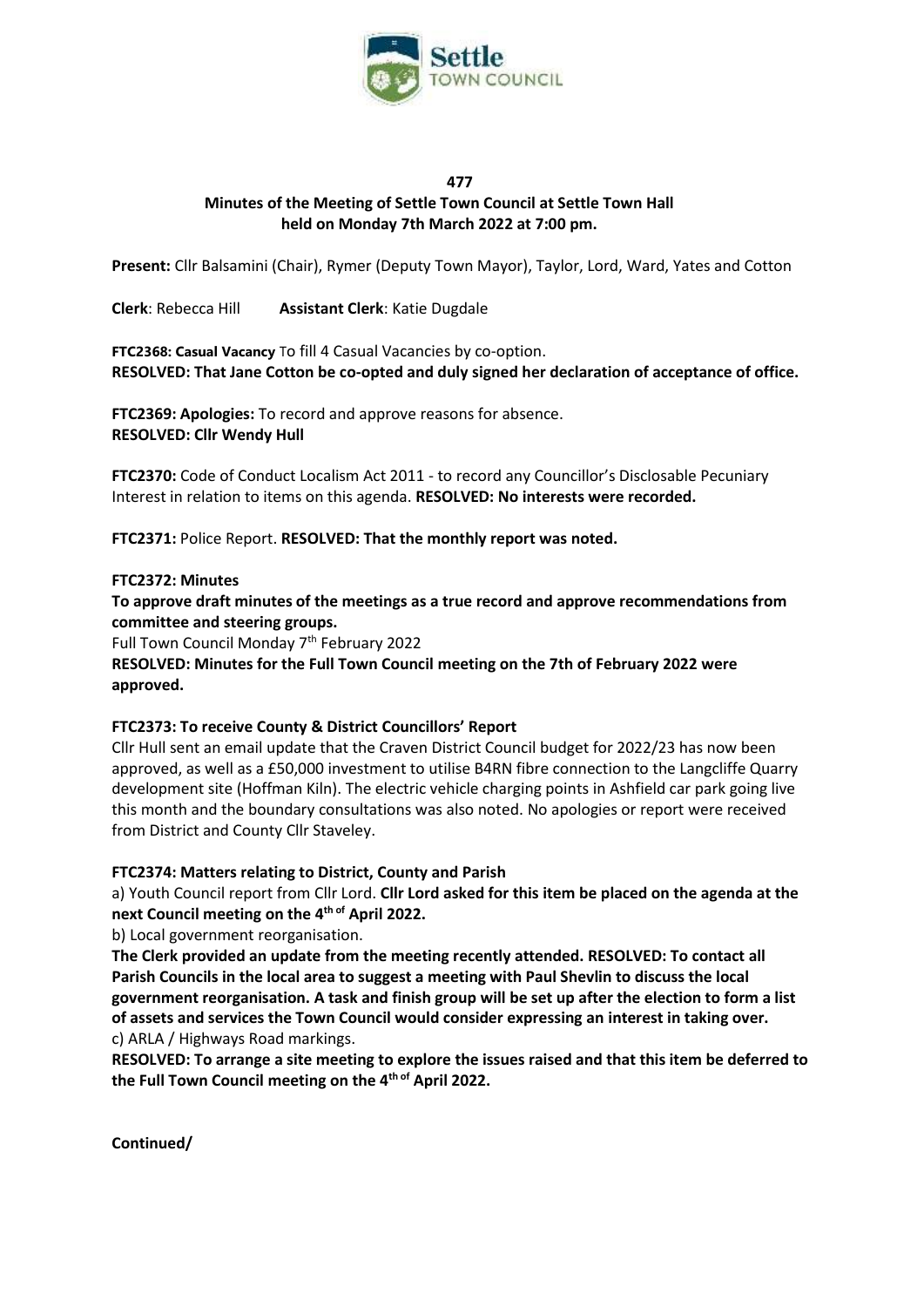

#### **478**

**Minutes of the Meeting of Settle Town Council at Settle Town Hall held on Monday 7th March 2022 at 7:00 pm.**

d) Christmas Light Switch on Debrief. The information was noted. **RESOLVED: To book a band for this year's switch on event and to form a community working party to aid with the event Chamber of Trade or Settle Community Business hub to be approached to ask if they would support the local businesses and take on the installation and removal of the business Christmas trees. Resolved: That these were noted and ask for** 

e) Receive the Chamber of Trade Minutes and approve any actions required. **Resolved: That these were noted Cllr Cotton asked for a copy as a newly co-opted member.**

*19:50 Cllr. Taylor left the meeting. 19.51 Cllr Taylor returned to the meeting.*  f) Queen's Platinum Jubilee Tree – Item of emergency brought by the Chair **It was AGREED that the agreed Golden Willow Jubilee tree would be planted at the earliest opportunity and that a plaque unveiling ceremony be undertaken during the jubilee weekend.**  *19:54 Cllr. Balsamini left the meeting and Cllr Rymer chaired the meeting.*

**FTC2375: Pump Track – to receive any updates or agree any further action as required The Clerk provided an update on the S106 monies. The information was noted.**  *20:01 Cllr. Balsamini returned and chaired the meeting.*

#### **FTC2376: Planning**

**a) Applications** (applications advertised by the planning authority received prior to the meeting will be considered)

**2022/23803/TPO** 2 No. Sycamores - reduce by 20% and re-shape at 30 Kings Mill Lane, Settle, North Yorkshire, BD24 9FD. **RESOLVED: No objection**

**2022/23807/CND** Application to discharge condition no.6 (Maintenance Access) on planning permission reference: 2021/23347/FUL. Millennium Garden, Kirkgate, Settle. BD24 9BP **RESOLVED: No objection**

**b) Decisions.** 

**2022/23634/LBC** Replacement of telecommunication aerials to external corners of building and supplementary cable routing to host improved public Wi-Fi at Town Hall, Market Place, Settle, BD24 9EJ. **Granted**

**2021/22767/HH** Removal of existing concrete sectional garage and building of stone-built garage at 6 Railway Cottages, Station Road, Settle, BD24 9BJ **Granted**

**2021/23383/HH** Alterations to utility/store; demolition of pergola over parking space and new pergola/parking space in altered position. Effie's Cottage, 3 Commercial Street, Settle, BD24 9HP **Granted** 

**Continued/**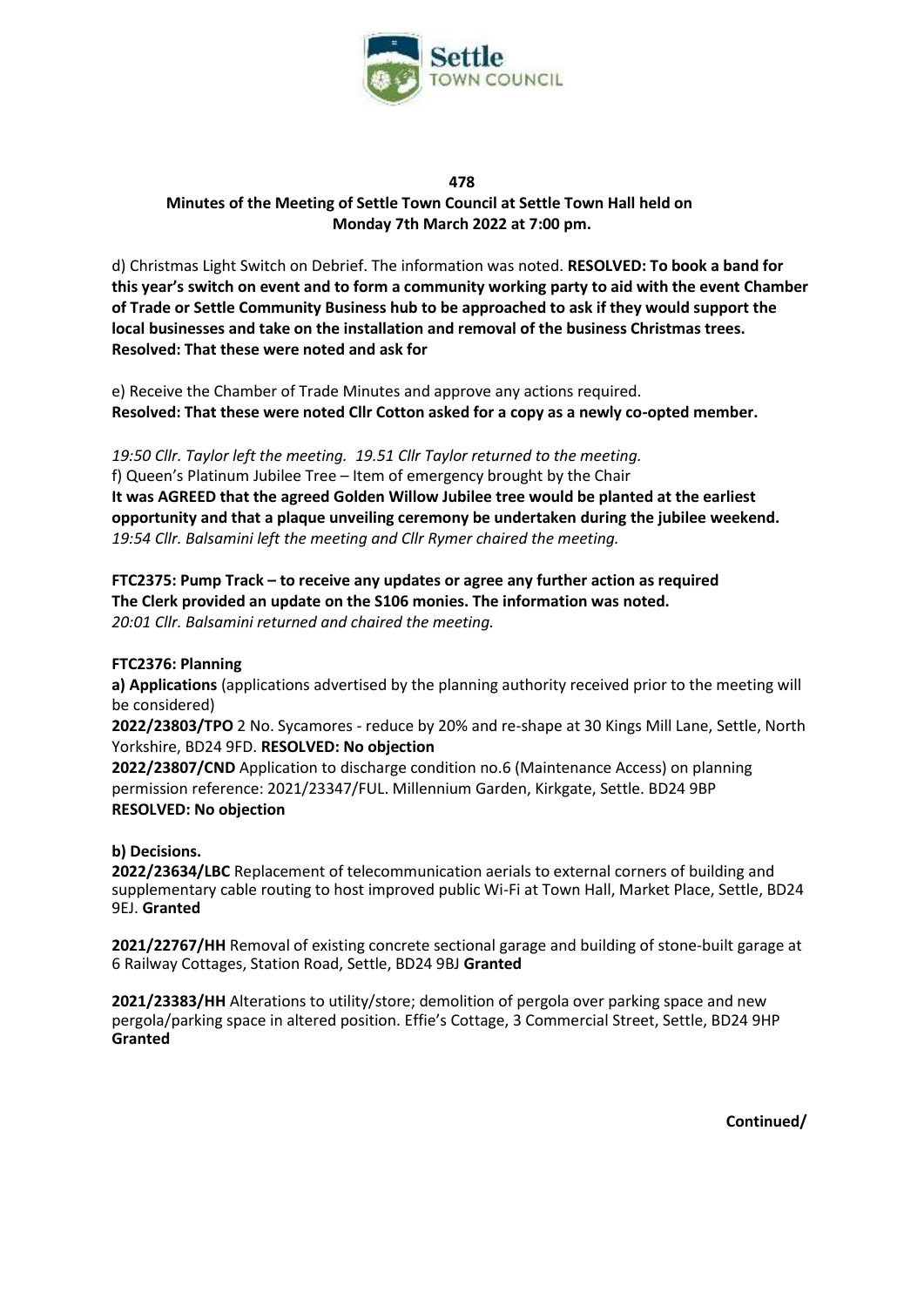

## **479 Minutes of the Meeting of Settle Town Council at Settle Town Hall held on Monday 7th March 2022 at 7:00 pm.**

## **FTC2377: Finance**

a) To check the Market books and to receive the Market Report for February 2022. **RESOLVED: The Market books were checked by Cllr Taylor and the Market report was noted.**  b) To approve accounts for payment and to note receipts for February and March to date.

# **RESOLVED: That the payments and receipts were approved following inspection of February accounts by Cllr Taylor.**

February Receipts: 10,856.00 Payments: 11,668.86 (less transfers) Up to 7th March receipts: 196.00 Payments: 941.94 Bank Balances 28th February 2022: Community Account £ 13,202.45 BMM Account 35,003.05

c) HSBC account changed to no free banking account. Fees incurred on cheques and cash – Review banking arrangements. **RESOLVED: To explore other banking providers, Cllrs to review and compare Unity Trust and Co-operative banking charges compared to HSBC. The Clerk will circulate the information required and latest bank statements. Clerk to contact YLCA to raise concerns about that change in bank charges that parish councils are facing, to receive advice or raise as an issue with NALC.**

d) Additional fees incurred from Smart Pension review auto enrolment provider. **RESOLVED: To explore other auto enrolment providers and report back to the Admin and Staffing meeting on 4th April 2022 at 6:30 p.m.**

e) Funeral remuneration to Clerk / Assistant Clerk outside of normal activities.

**RESOLVED: That the funeral remuneration fee continue and that the Clerk & Assistant Clerks contracts and job descriptions are updated to reflect this.**

f) To receive notification from YLCA about the JNC new rate of pay award  $1<sup>st</sup>$  April 2021. **The information was noted and back pay to be awarded once calculated.**

**FTC2378: To receive and respond to correspondence** (correspondence received after the advertised agenda will be considered).

a) White Rose Update 11<sup>th</sup> & 25<sup>th</sup> February and 4<sup>th</sup> March. **The information was noted.** 

b) Levelling up the UK. **The information was noted.**

c) Receive report from Treetops and approve works and associated costs.

**RESOLVED: That the works be carried out to the 2 trees at Castlebergh and the cost of £315 + VAT be approved.** 

d) Request from Cllr. Taylor to attend the YLCA remote conference. Cost £40.00.

**RESOLVED: That Cllr. Taylor be granted permission to attend the YLCA remote conference and the cost of £40.00 be approved.** 

e) Waste Bin collection – School hill.

**RESOLVED: That the Clerk arrange a meeting with waste management, at Craven District Council, to discuss a solution.** 

f) Cenotaph railings and fountain on the marketplace.

**RESOLVED: To explore funding for refixing part of the railings at the cenotaph.** 

g) Email regarding flying the Ukraine flag on Castlebergh.

**RESOLVED: That the Council were supported by NALC and other local authorities and stood by their decision following many requests and support from members of Settle parish.**